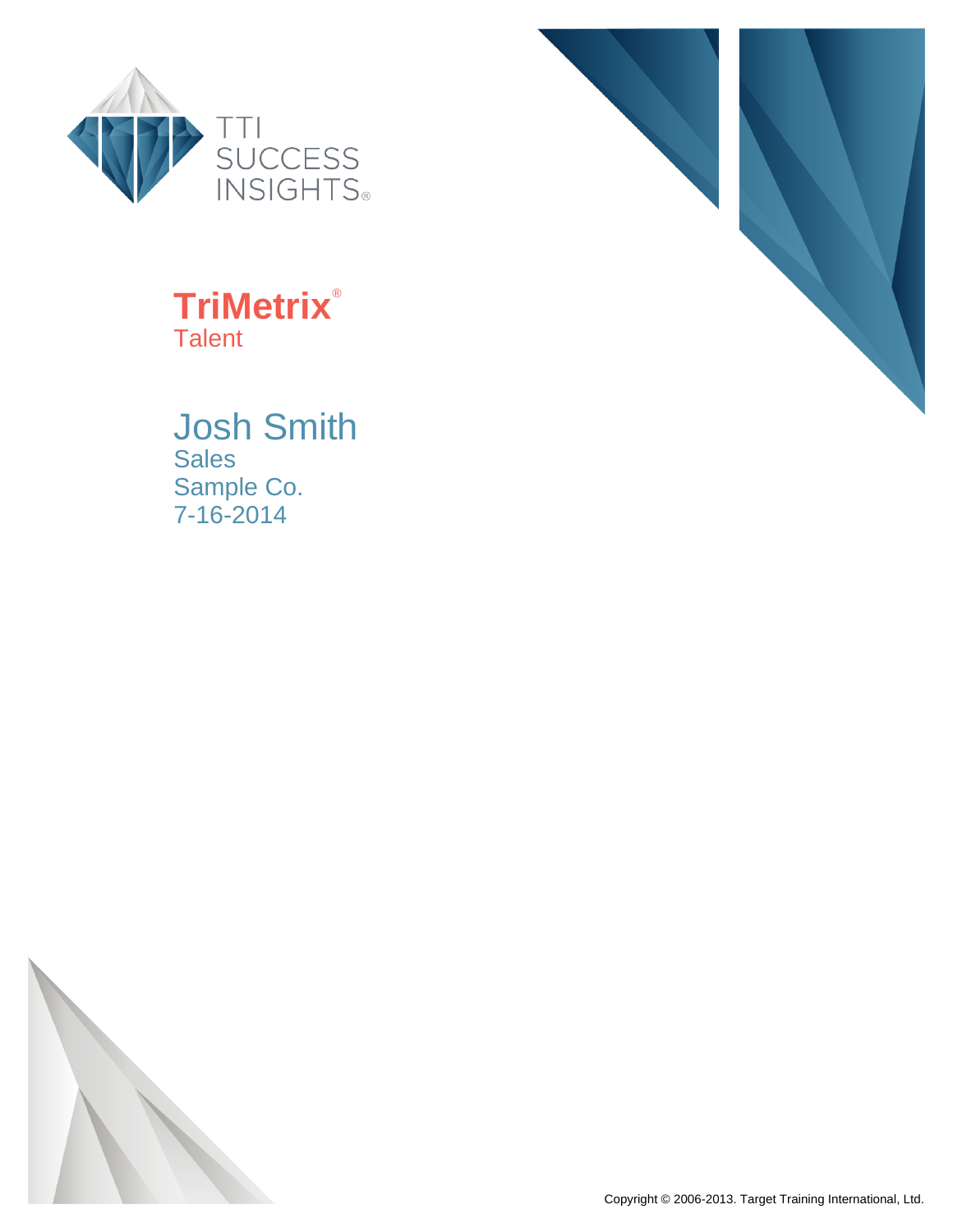



### Introduction Where Opportunity Meets Talent<sup>®</sup>

Research has proven that job-related talents are directly related to job satisfaction and personal performance. People are well positioned to achieve success when they are engaged in work suited to their inherent skills, behavioral style and unique values. Your TTI TriMetrix Talent Report can be compared with specific job requirements outlined in TTI TriMetrix Job Reports. When the talent required by the job is clearly defined and in turn matched to the individual, everyone wins!

#### **The following is a highly-personalized portrait of your talent in three main sections:**

### Personal Skills Hierarchy (23 Areas)

This section presents 23 key personal skills and ranks them from top to bottom, defining your major strengths. The skills at the top highlight well-developed capabilities and reveal where you are naturally most effective in focusing your time.

### Personal Interests, Attitudes And Values (6 Areas)

This section identifies what motivates you. In order to be successful and energized on the job, it is important that your underlying values are satisfied through the nature of your work. When they are, you feel personally rewarded by your work.

### Behavioral Hierarchy (12 Areas)

This section ranks the traits that most closely describe your natural behavior. When your job requires the use of your top behavioral traits, your potential for success increases, as do your levels of personal and professional satisfaction.

### Personal Skills Feedback

This section provides detail on your top seven talents. Apply your strongest talents to your job as appropriate and develop further talents as required.

### Personal Interests, Attitudes And Values Feedback

This section expands on three areas that you value most. When your job emphasizes what you value, you will feel personally rewarded.

### Behavioral Feedback

This section gives you insight into your top three behavioral traits to further identify your unique strengths.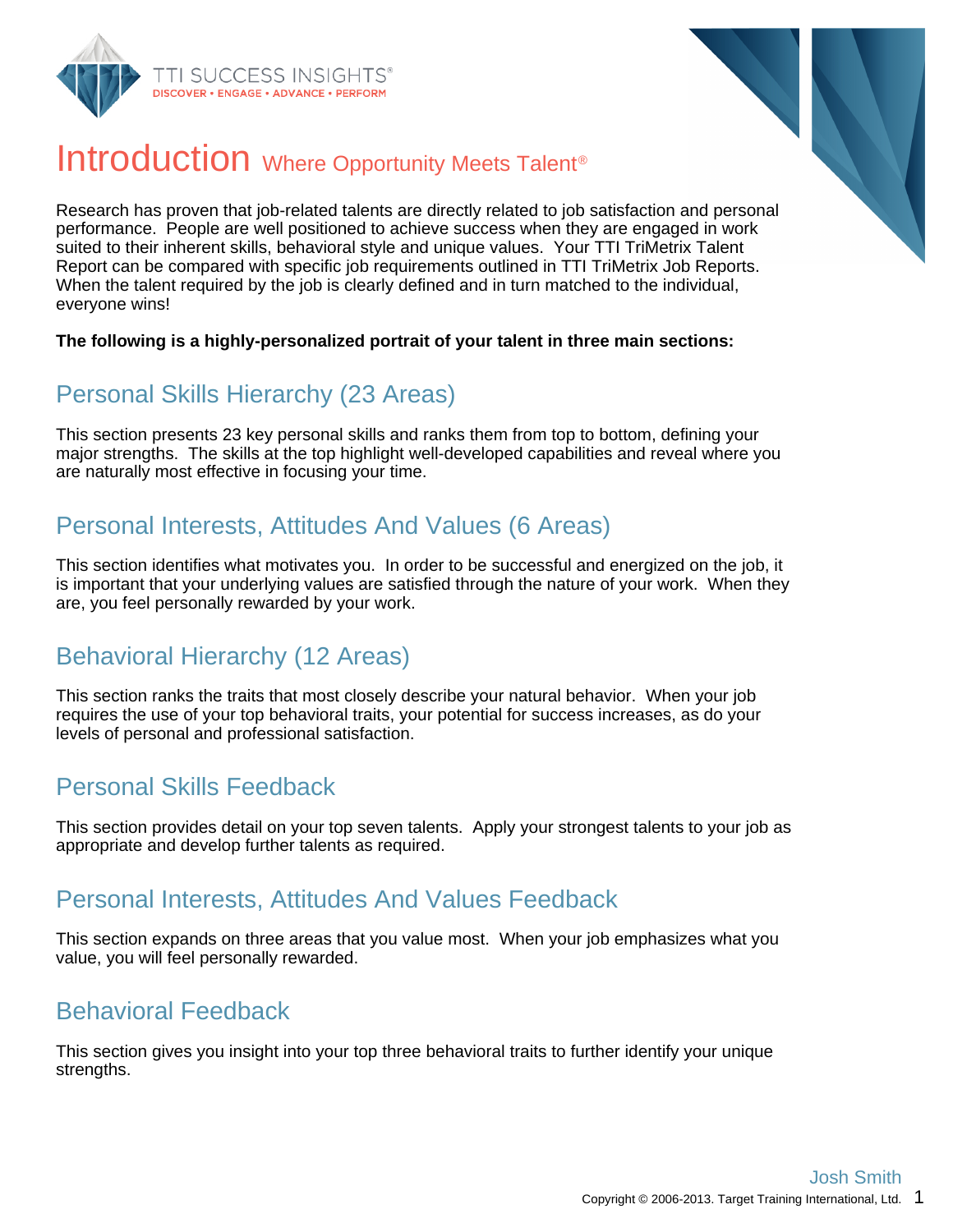

### Personal Skills Hierarchy

Your unique hierarchy of personal skills is key to your success. Knowing what they are is essential to reaching your goals. The graphs below rank your personal skills from top to bottom.

| 1. Results Orientation - The ability to identify actions necessary to<br>complete tasks and obtain results.<br>$0. \ldots 1 \ldots 2 \ldots 3 \ldots 4 \ldots 5 \ldots 6 \ldots 7 \ldots 8 \ldots 9 \ldots 10$ |     |
|----------------------------------------------------------------------------------------------------------------------------------------------------------------------------------------------------------------|-----|
|                                                                                                                                                                                                                |     |
|                                                                                                                                                                                                                | 8.7 |
| $7.3*$                                                                                                                                                                                                         |     |
| 2. Conceptual Thinking - The ability to analyze hypothetical situations<br>or abstract concepts to compile insight.                                                                                            |     |
| $0.1.1.1.1.1.2.1.1.3.1.1.4.1.1.5.1.1.6.1.1.7.1.1.8.1.1.9.1.10$                                                                                                                                                 |     |
|                                                                                                                                                                                                                | 8.7 |
|                                                                                                                                                                                                                |     |
| $7.3*$                                                                                                                                                                                                         |     |
| 3. Empathetic Outlook - The capacity to perceive and understand the<br>feelings and attitudes of others.                                                                                                       |     |
| $0.1.1.1.1.2.1.13.1.14.1.15.1.16.1.17.1.18.1.19.1.10$                                                                                                                                                          |     |
|                                                                                                                                                                                                                | 8.4 |
|                                                                                                                                                                                                                |     |
| $8.1*$                                                                                                                                                                                                         |     |
| 4. Leading Others - The ability to organize and motivate people to<br>accomplish goals while creating a sense of order and direction.                                                                          |     |
| 0. 1 2 3 4 5 6 7 8 9 10                                                                                                                                                                                        |     |
|                                                                                                                                                                                                                |     |
|                                                                                                                                                                                                                | 8.3 |
| $7.9*$                                                                                                                                                                                                         |     |
| 5. Goal Achievement - The overall ability to set, pursue and attain                                                                                                                                            |     |
| achievable goals, regardless of obstacles or circumstances.                                                                                                                                                    |     |
| $0.1.1.1.1.2.1.1.3.1.1.4.1.1.5.1.16.1.1.7.1.1.8.1.1.9.1.10$                                                                                                                                                    |     |
|                                                                                                                                                                                                                |     |
|                                                                                                                                                                                                                | 8.2 |
| $7.4*$                                                                                                                                                                                                         |     |
| 6. Planning and Organization - The ability to establish a process for                                                                                                                                          |     |
|                                                                                                                                                                                                                |     |
| activities that lead to the implementation of systems, procedures or                                                                                                                                           |     |
| outcomes.                                                                                                                                                                                                      |     |
| $0.1.1.1.1.2.1.13.1.14.1.15.1.16.1.17.1.18.1.19.1.10$                                                                                                                                                          |     |
|                                                                                                                                                                                                                | 8.2 |
| $7.7*$                                                                                                                                                                                                         |     |
|                                                                                                                                                                                                                |     |
| 7. Problem Solving - The ability to identify key components of a                                                                                                                                               |     |
| problem to formulate a solution or solutions.                                                                                                                                                                  |     |
| 0. 1 2 3 4 5 6 7 8 9 10                                                                                                                                                                                        |     |
|                                                                                                                                                                                                                | 8.1 |
|                                                                                                                                                                                                                |     |
| $7.5*$                                                                                                                                                                                                         |     |

\* 68% of the population falls within the shaded area. Rev: 0.94-0.90



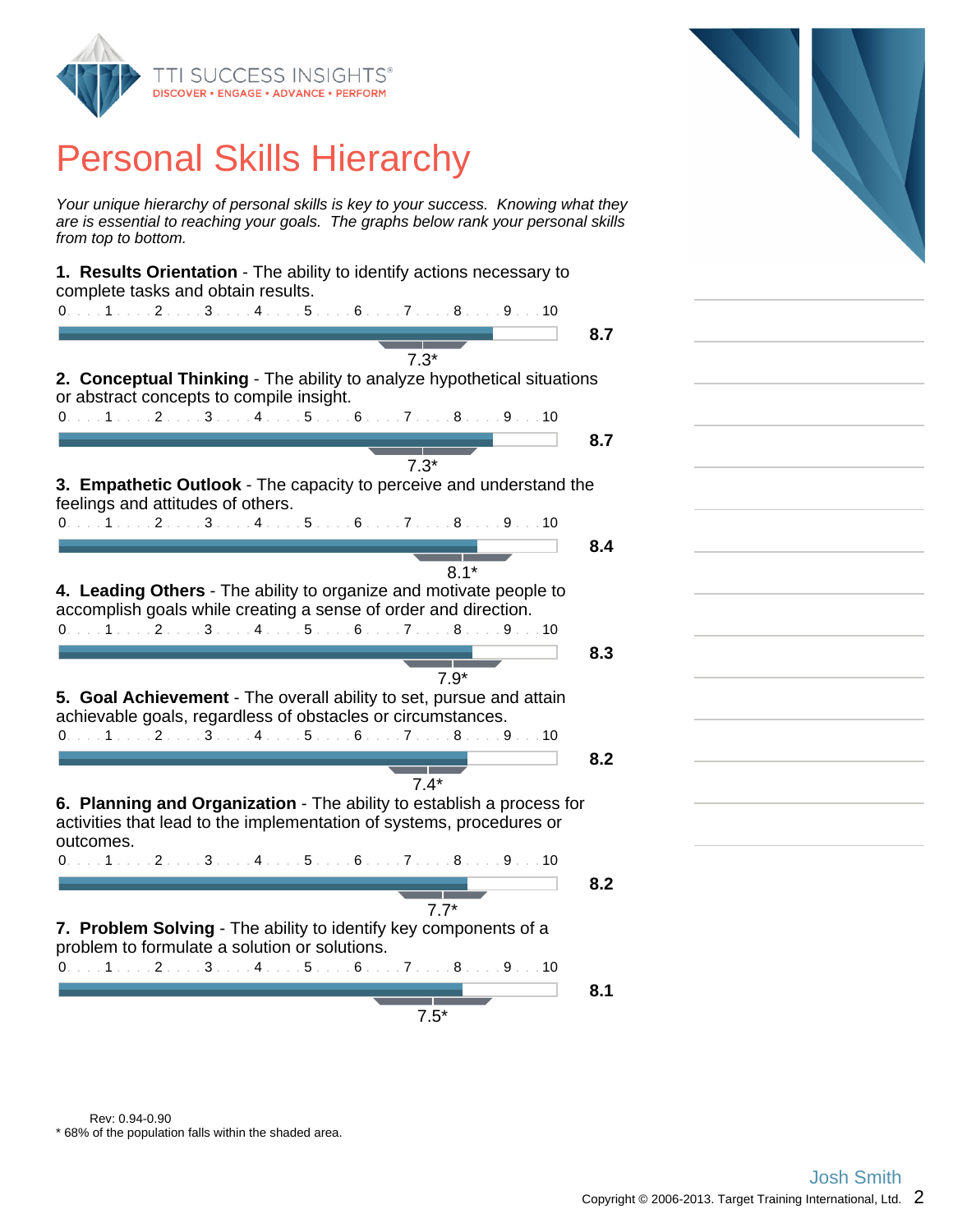

### Personal Skills Hierarchy



\* 68% of the population falls within the shaded area.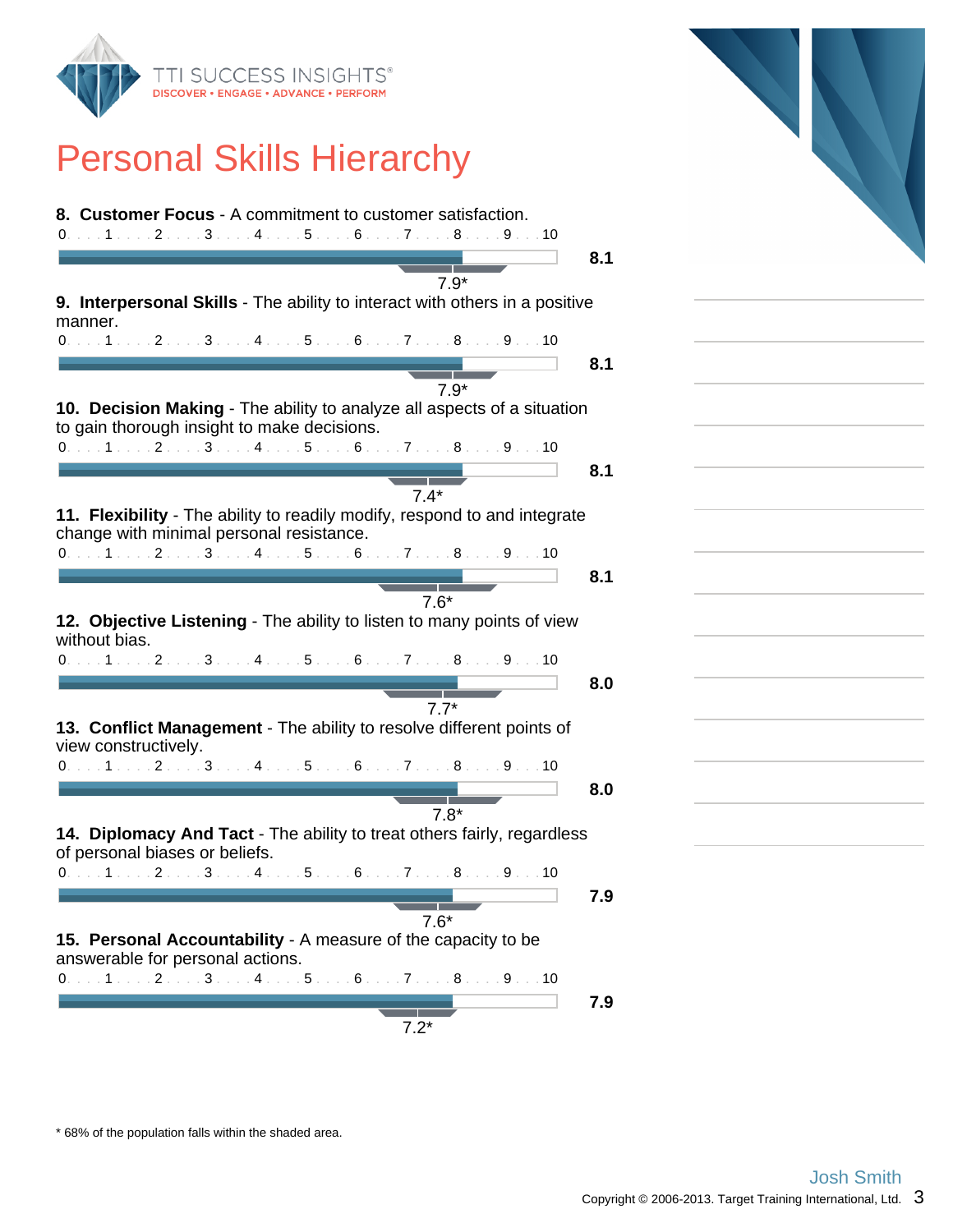

# Personal Skills Hierarchy

| 16. Resiliency - The ability to quickly recover from adversity.<br>0. 1 2 3 4 5 6 7 8 9 10                                                                                                             |     |
|--------------------------------------------------------------------------------------------------------------------------------------------------------------------------------------------------------|-----|
| $7.2*$                                                                                                                                                                                                 | 7.8 |
| 17. Teamwork - The ability to cooperate with others to meet<br>objectives.                                                                                                                             |     |
| $0.111111211131114111511161117111811191110$                                                                                                                                                            | 7.8 |
| $7.7*$<br>18. Continuous Learning - The ability to take personal responsibility<br>and action toward learning and implementing new ideas, methods and<br>technologies.<br>0. 1 2 3 4 5 6 7 8 9 10      |     |
| $7.4*$                                                                                                                                                                                                 | 7.7 |
| 19. Self Management - The ability to prioritize and complete tasks in<br>order to deliver desired outcomes within allotted time frames.<br>$0.1.1.1.1.2.1.1.3.1.1.4.1.1.5.1.16.1.1.7.1.1.8.1.1.9.1.10$ |     |
| $7.4*$                                                                                                                                                                                                 | 7.5 |
| 20. Developing Others - The ability to contribute to the growth and<br>development of others.<br>0. 1 2 3 4 5 6 7 8 9 10                                                                               |     |
| $7.4*$                                                                                                                                                                                                 | 7.5 |
| 21. Influencing Others - The ability to personally affect others'<br>actions, decisions, opinions or thinking.                                                                                         |     |
| $0.1.1.1.1.1.2.1.1.3.1.1.4.1.1.5.1.1.6.1.1.7.1.1.8.1.1.9.1.10$<br>$7.7*$                                                                                                                               | 7.5 |
| 22. Self Starting - The ability to initiate and sustain momentum without<br>external stimulation.                                                                                                      |     |
| 0. 1.1.1.2.1.3<br>. 4 5 6 7 8 9 10                                                                                                                                                                     | 7.0 |
| $6.9*$<br>23. Accountability for Others - The ability to take responsibility for<br>others' actions.                                                                                                   |     |
| 0. 1 2 3 4 5 6 7 8 9 10                                                                                                                                                                                | 6.8 |
| $7.5*$                                                                                                                                                                                                 |     |

\* 68% of the population falls within the shaded area.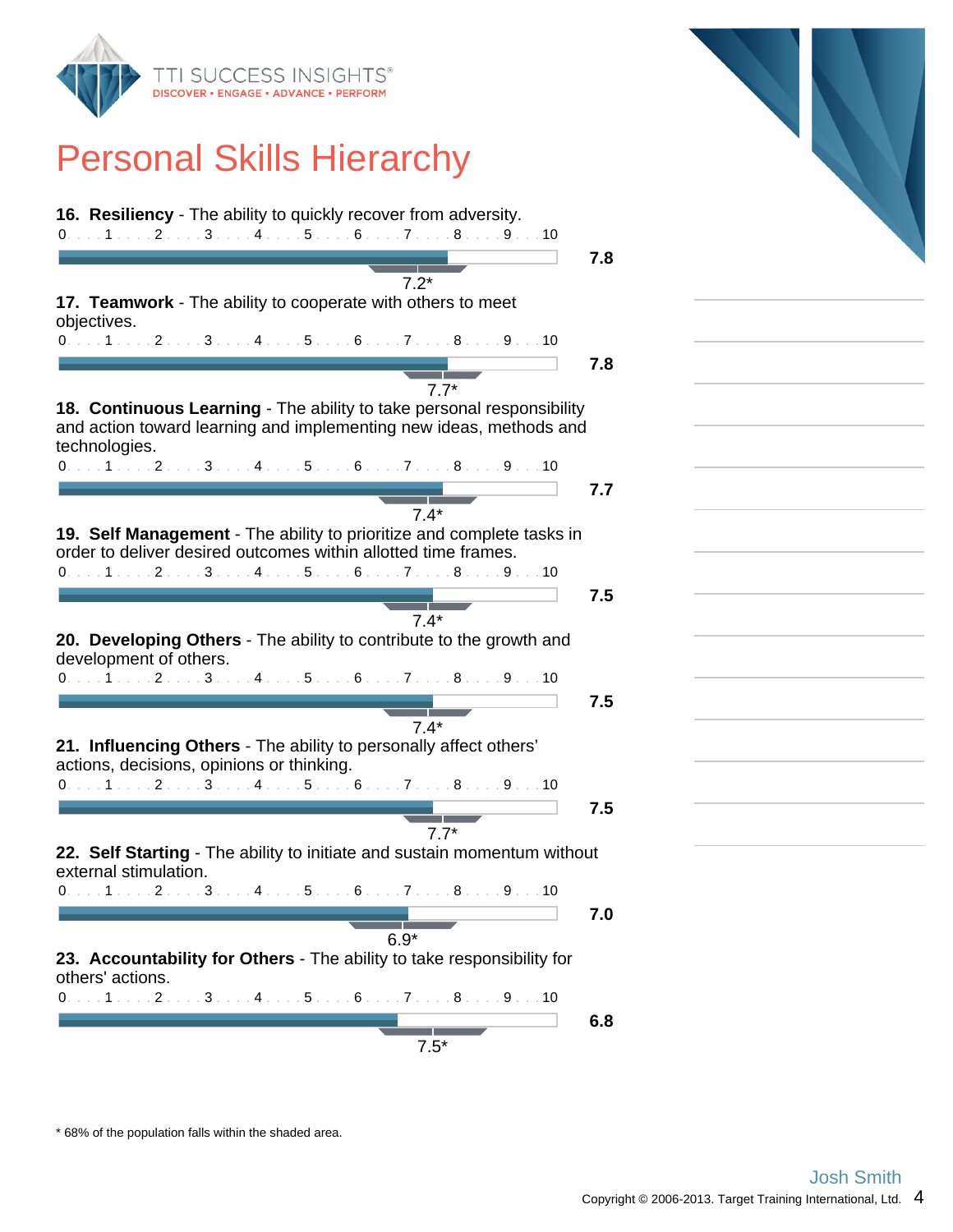

### Personal Interests, Attitudes and Values

Your motivation to succeed in anything you do is determined by your underlying values. You will feel energized and successful at work when your job supports your personal values. They are listed below from the highest to the lowest.

**1. Utilitarian/Economic** - Rewards those who value practical accomplishments, results and rewards for their investments of time, resources and energy.



\* 68% of the population falls within the shaded area.



**45 George Street August 2014 50 Second Structure 1 Second Structure 1** Second Structure 1 Second Structure 1 Second Structure 1 Second St **55 Strategies of the Community Contract of the Community Contract of the Community Contract of the Community** 60 **60** 60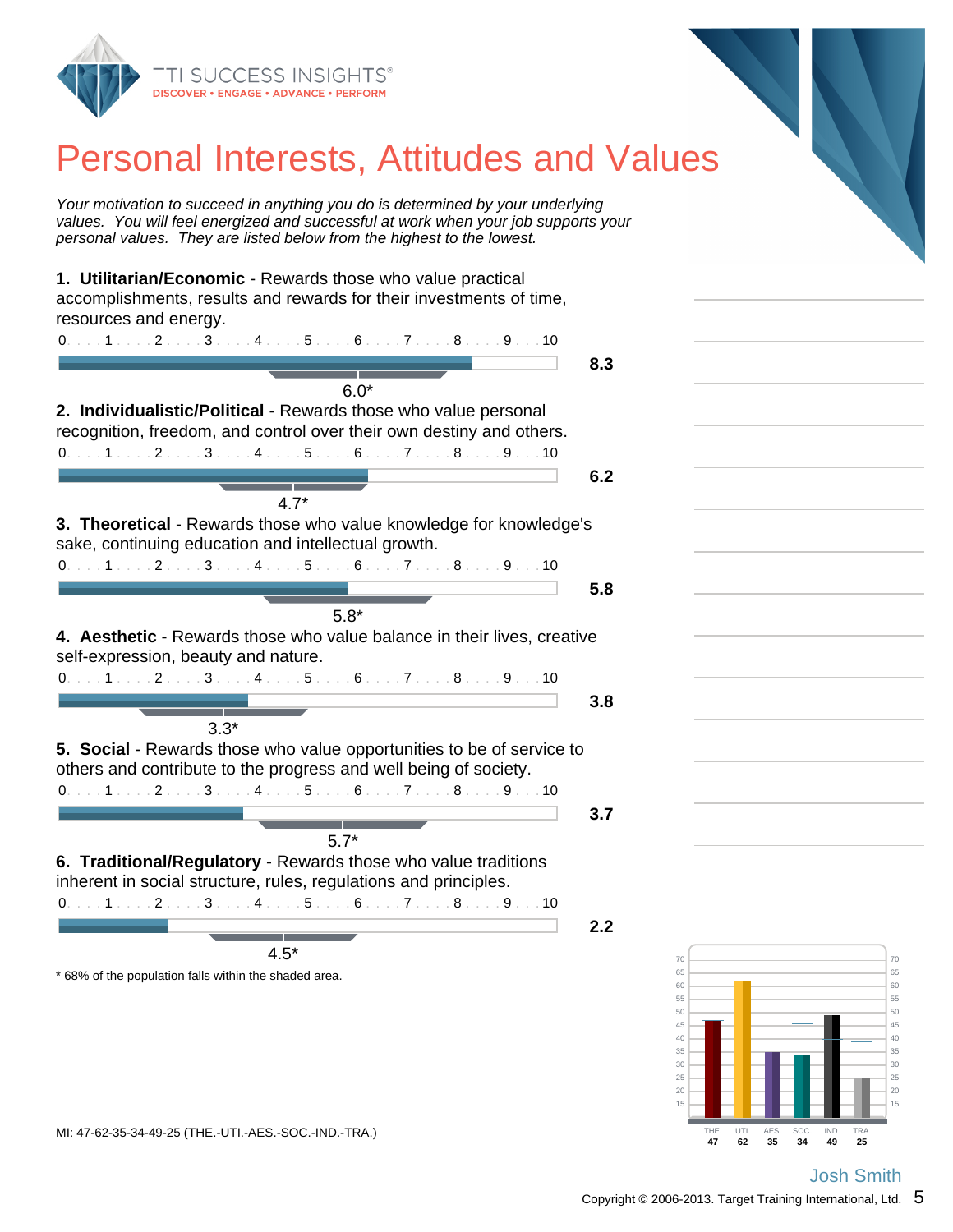

## Behavioral Hierarchy

Your observable behavior and related emotions contribute to your success on the job. When matched to the job, they play a large role in enhancing your performance. The list below ranks your behavioral traits from the strongest to the weakest.



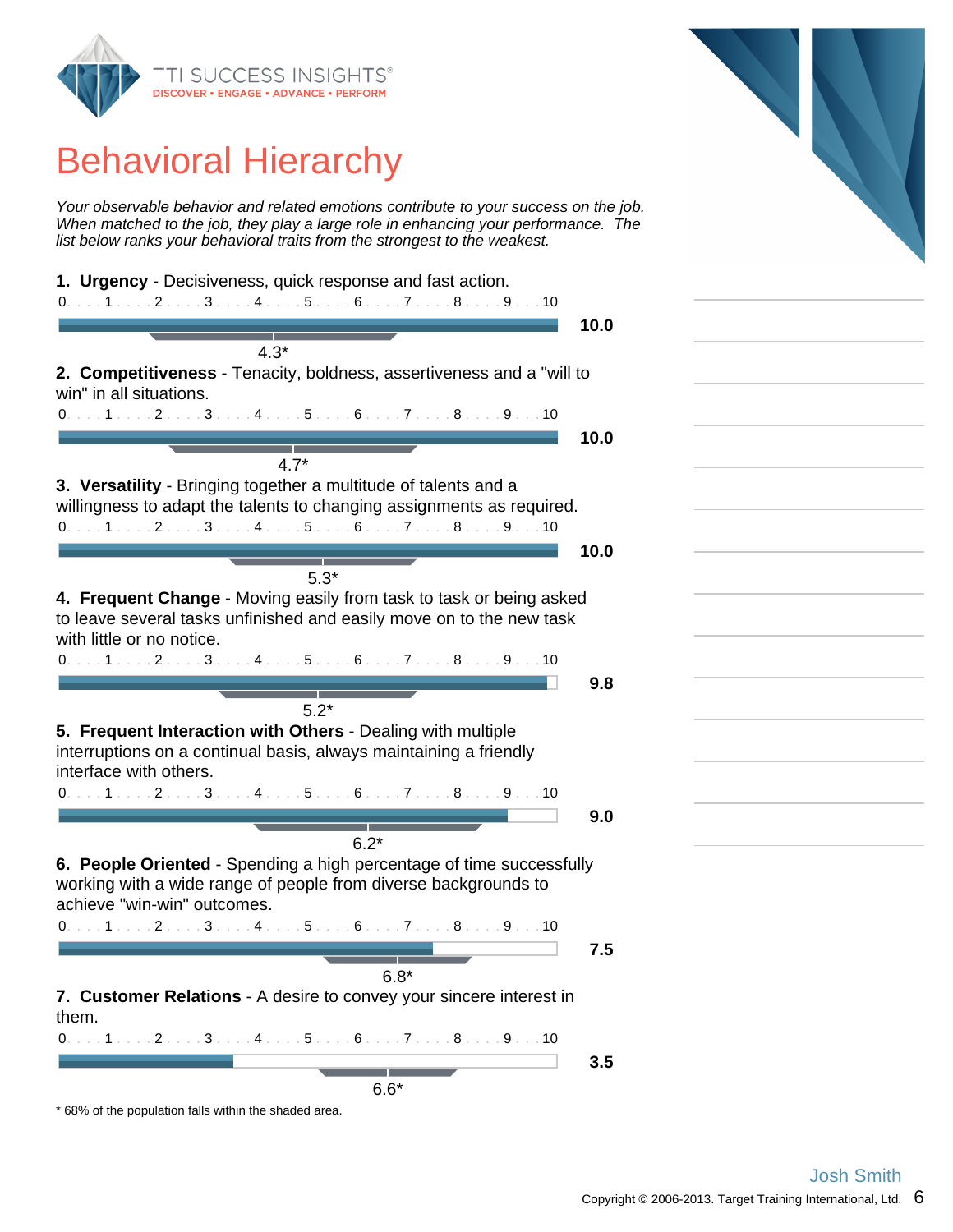

## Behavioral Hierarchy

|                                          | 8. Consistency - The ability to do the job the same way.<br>$0. \ldots 1 \ldots 2 \ldots 3 \ldots 4 \ldots 5 \ldots 6 \ldots 7 \ldots 8 \ldots 9 \ldots 10$ |
|------------------------------------------|-------------------------------------------------------------------------------------------------------------------------------------------------------------|
|                                          |                                                                                                                                                             |
|                                          | $6.5*$                                                                                                                                                      |
|                                          | 9. Analysis of Data - Information is maintained accurately for repeated                                                                                     |
| examination as required.                 |                                                                                                                                                             |
|                                          | $0.1.1.1.1.2.1.1.3.1.1.4.1.1.5.1.16.1.1.7.1.1.8.1.1.9.1.10$                                                                                                 |
|                                          |                                                                                                                                                             |
|                                          |                                                                                                                                                             |
|                                          | $5.5*$                                                                                                                                                      |
|                                          | 10. Follow Up and Follow Through - A need to be thorough.                                                                                                   |
|                                          | $0. \ldots 1 \ldots 2 \ldots 3 \ldots 4 \ldots 5 \ldots 6 \ldots 7 \ldots 8 \ldots 9 \ldots 10$                                                             |
|                                          |                                                                                                                                                             |
|                                          |                                                                                                                                                             |
|                                          | $6.3*$                                                                                                                                                      |
| complying with the way it has been done. | 11. Following Policy - Complying with the policy or if no policy,                                                                                           |
|                                          | 0. 1 2 3 4 5 6 7 8 9 10                                                                                                                                     |
|                                          |                                                                                                                                                             |
|                                          |                                                                                                                                                             |
|                                          | $6.9*$                                                                                                                                                      |
|                                          | 12. Organized Workplace - Systems and procedures followed for                                                                                               |
| success.                                 |                                                                                                                                                             |
|                                          | 0. 1 2 3 4 5 6 7 8 9 10                                                                                                                                     |
|                                          |                                                                                                                                                             |
|                                          |                                                                                                                                                             |
|                                          | $5.2*$                                                                                                                                                      |

\* 68% of the population falls within the shaded area.

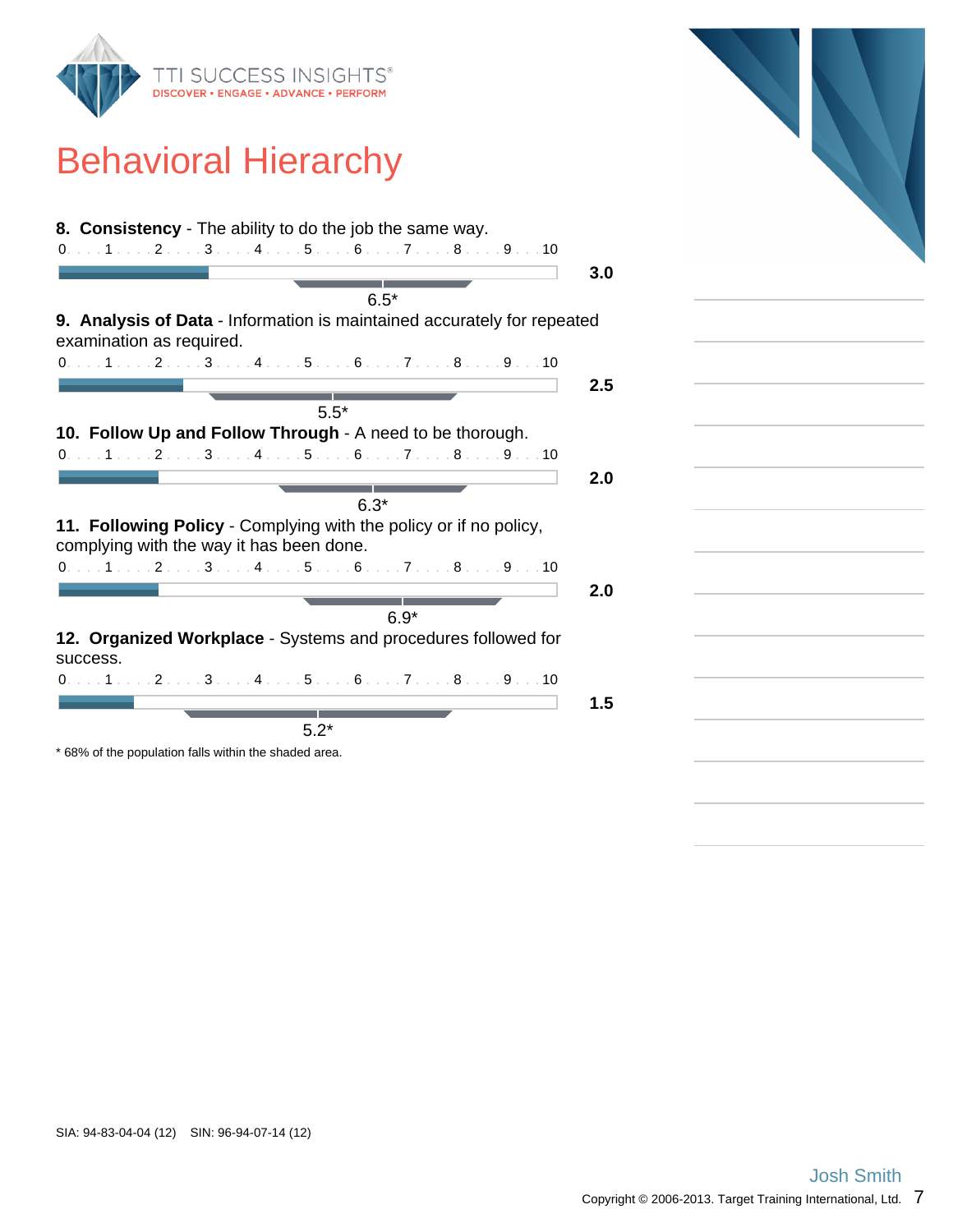

## Feedback



Most people, when asked to describe their talents, have difficulty describing them. The purpose of this section is to provide insights into your top talents in three areas: Personal Skills, Values (motivators) and Behavioral Traits. Everyone has a unique set of strengths within these three areas that will be instrumental to success and self-fulfillment. No one is equally talented in everything. In fact, the quickest way to burn out is to try to be all things to all people.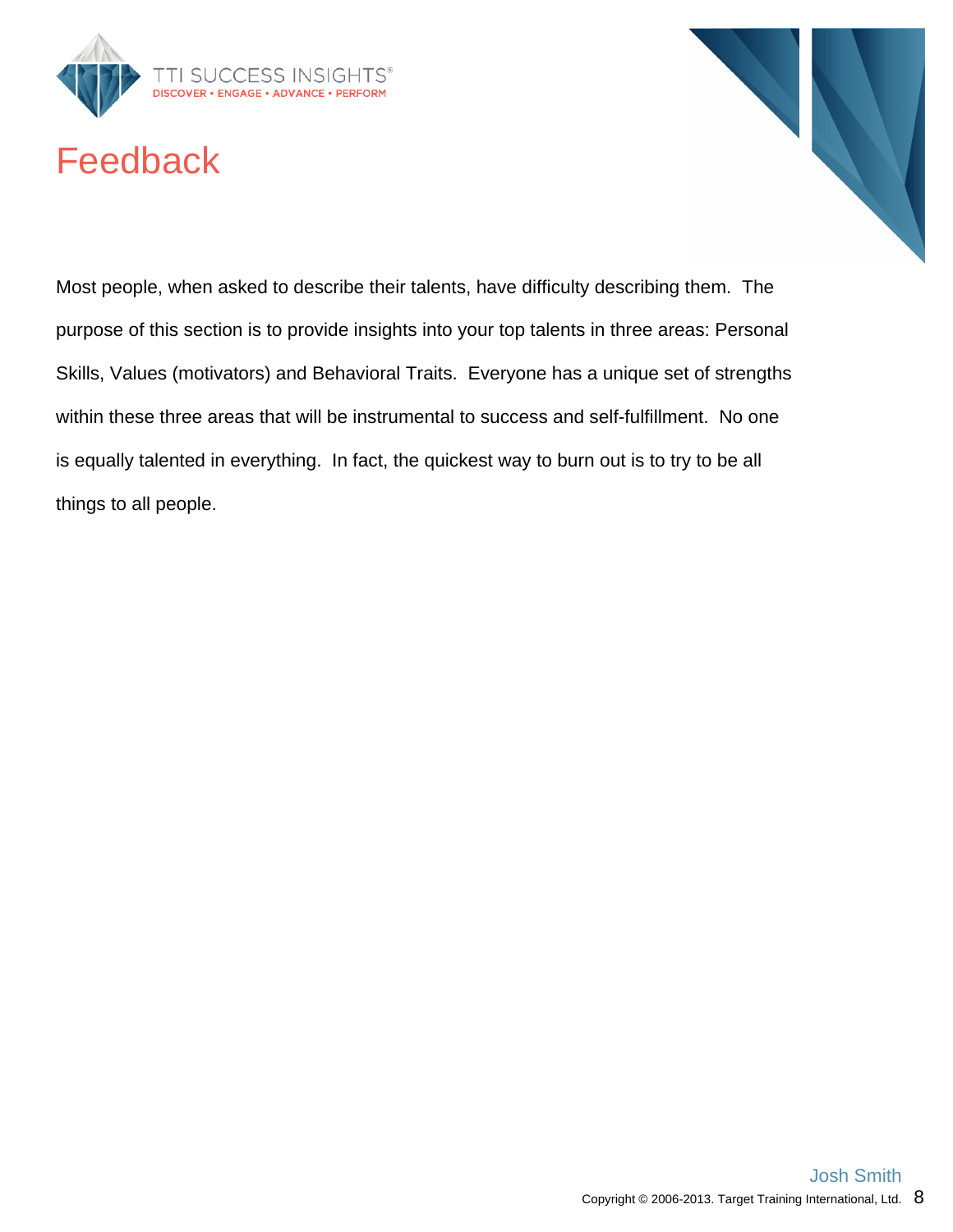

## Personal Skills Feedback

Your unique hierarchy of personal skills is key to your success. Knowing what they are is essential to reaching your goals. The following are your 7 highest ranked personal skills:

- 1. Results Orientation: The ability to identify actions necessary to complete tasks and obtain results.
	- $\bullet$ Maintains focus on goals
	- Identifies and acts on removing potential obstacles to successful goal attainment
	- Implements thorough and effective plans and applies appropriate  $\bullet$ resources to produce desired results
	- Follows through on all commitments to achieve results  $\bullet$
- 2. Conceptual Thinking: The ability to analyze hypothetical situations or abstract concepts to compile insight.
	- Demonstrates ability to forecast long range outcomes and develop suitable business strategies
	- Identifies, evaluates and communicates potential impacts of  $\bullet$ hypothetical situations
	- Defines options to leverage opportunities in achieving business goals  $\bullet$
	- Develops plans and strategies that lead to desired strategic outcomes  $\bullet$
- 3. Empathetic Outlook: The capacity to perceive and understand the feelings and attitudes of others.
	- Demonstrates awareness of how actions will directly and indirectly impact others
	- Listens to others attentively
	- Demonstrates regard for and sensitivity to the feelings of others  $\bullet$
	- Values and respects the diversity of others and their beliefs
- 4. Leading Others: The ability to organize and motivate people to accomplish goals while creating a sense of order and direction.
	- Inspires others with a compelling vision
	- Empowers others to accomplish common goals
	- Represents a positive, motivational example for others to emulate in becoming leaders
	- Supports others through providing clarity, direction, organization and purpose

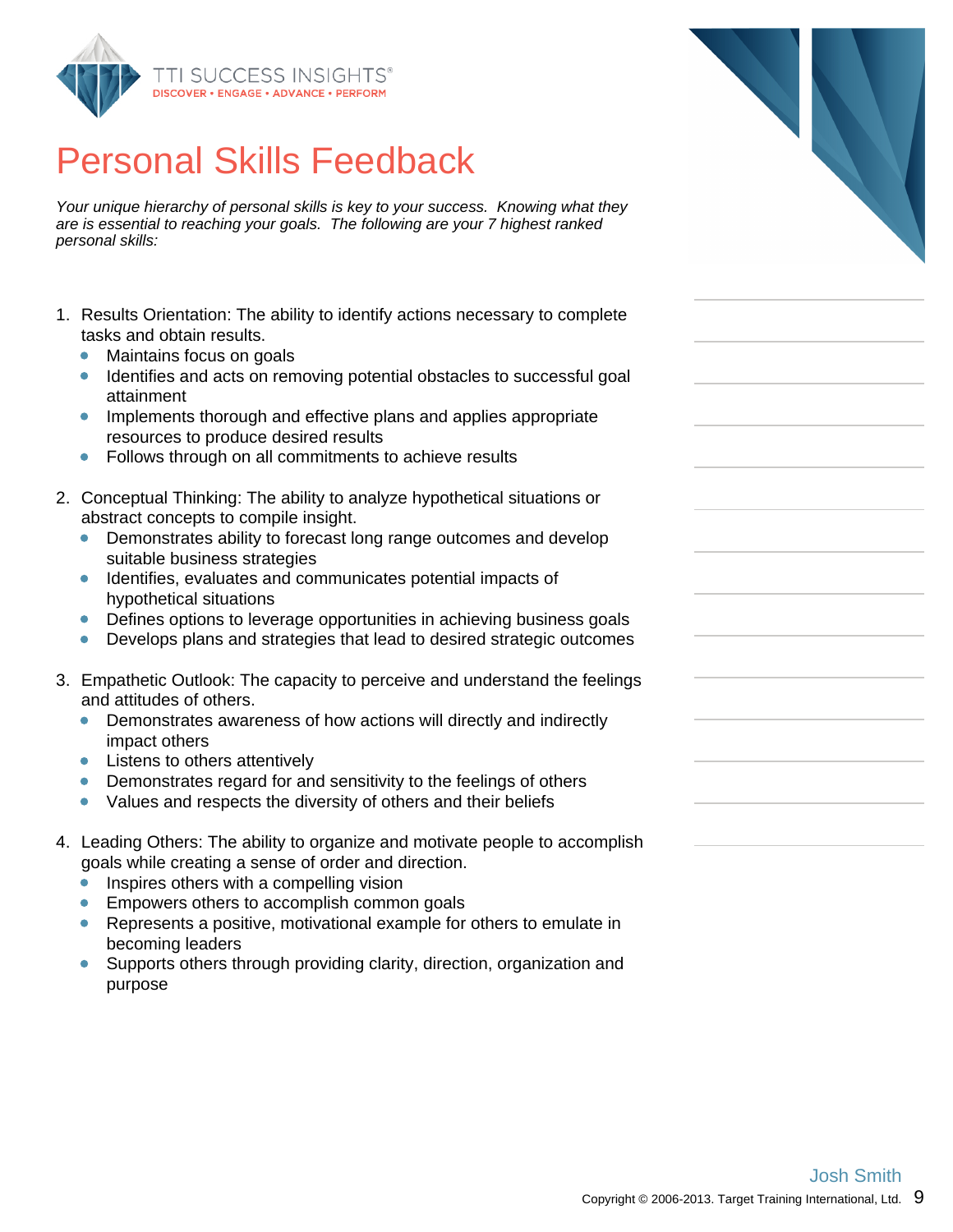

## Personal Skills Feedback

- 5. Goal Achievement: The overall ability to set, pursue and attain achievable goals, regardless of obstacles or circumstances.
	- Establishes goals that are relevant, realistic and attainable  $\bullet$
	- Identifies and implements required plans and milestones to achieve  $\bullet$ specific business goals
	- Initiates activity toward goals without unnecessary delay  $\bullet$
	- Stays on target to complete goals regardless of obstacles or adverse  $\bullet$ circumstances
- 6. Planning and Organization: The ability to establish a process for activities that lead to the implementation of systems, procedures or outcomes.
	- Defines plans and organizes activities necessary to reach targeted  $\bullet$ goals
	- **•** Organizes and utilizes resources in ways that maximize their effectiveness
	- $\bullet$ Implements appropriate plans and adjusts them as necessary
	- $\bullet$ Consistently demonstrates organization and detail orientation
- 7. Problem Solving: The ability to identify key components of a problem to formulate a solution or solutions.
	- Analyzes all data relative to a problem  $\bullet$
	- $\bullet$ Divides complex issues into simpler components in order to achieve clarity
	- Selects the best options available to solve specific problems
	- Applies all relevant resources to implement suitable solutions ŏ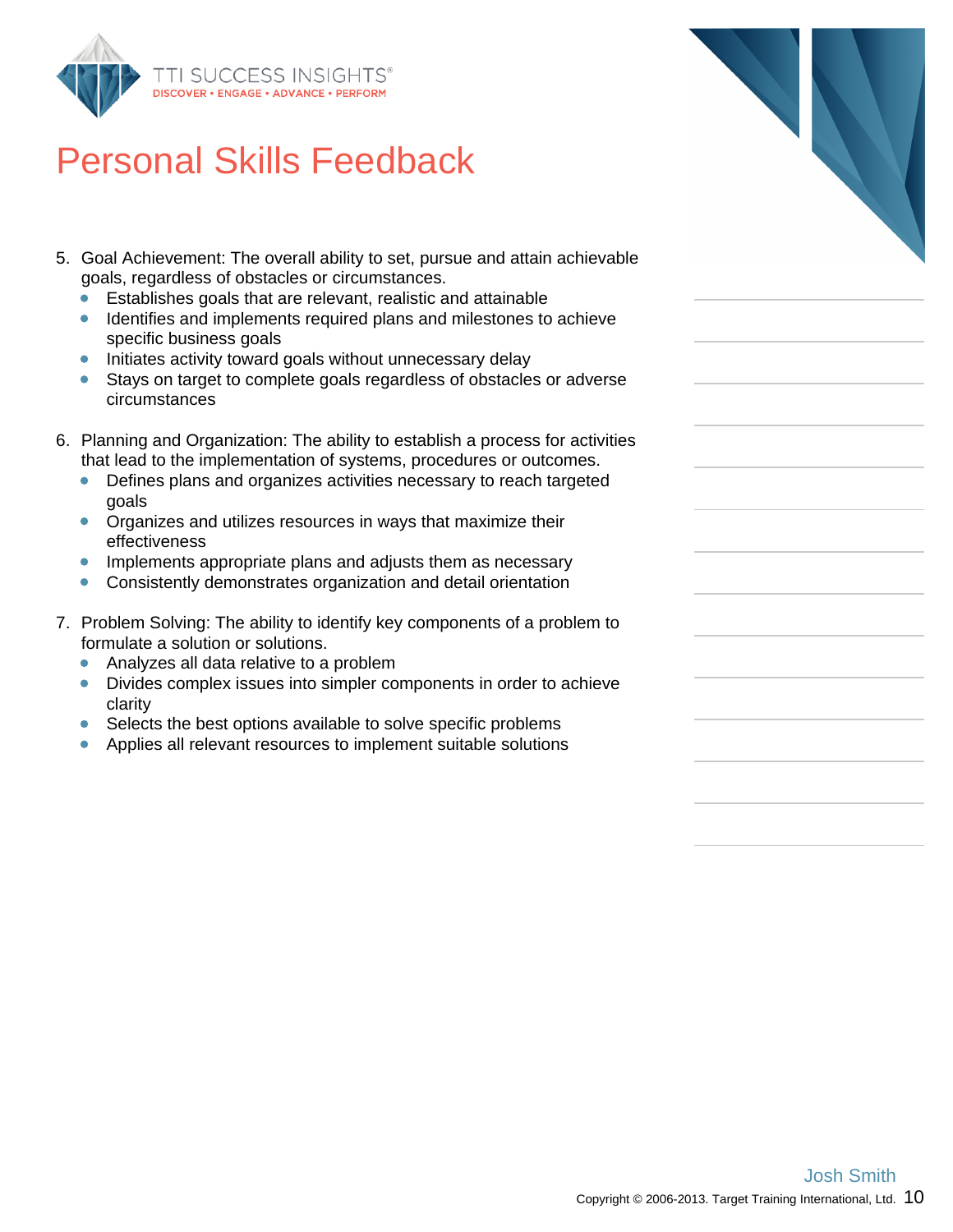

## Personal Interests, Attitudes and Values Feedback

Your motivation to succeed in anything you do is determined by your underlying values. You will feel energized and successful at work when your job supports your personal values. The following are your 3 highest ranked personal values:

#### 1. Utilitarian/Economic

- You value practical accomplishments, results and rewards for your investments of time, resources, and energy.
- The Utilitarian score shows a characteristic interest in money and what is useful. This means that an individual wants to have the security that money brings not only for themselves, but for their present and future family. This motivator includes the practical affairs of the business world - the production, marketing and consumption of goods, the use of credit, and the accumulation of tangible wealth. This type of individual is thoroughly practical and conforms well to the stereotype of the average business person. A person with a high score is likely to have a high need to surpass others in wealth.
- 2. Individualistic/Political
	- You value personal recognition, freedom and control over your own destiny and others.
	- The primary interest for this motivator is POWER, not necessarily politics. Research studies indicate that leaders in most fields have a high power drive. Since competition and struggle play a large part in all areas of life, many philosophers have seen power as the most universal and most fundamental of motives. There are, however, certain personalities in whom the desire for direct expression of this motive is uppermost; who wish, above all, for personal power, influence and renown.

#### 3. Theoretical

- You value knowledge, continuing education and intellectual growth.
- The primary drive with this motivator is the discovery of TRUTH. In  $\bullet$ pursuit of this drive, an individual takes a "cognitive" attitude. Such an individual is nonjudgmental regarding the beauty or utility of objects and seeks only to observe and to reason. Since the interests of the theoretical person are empirical, critical and rational, the person appears to be an intellectual. The chief aim in life is to order and systematize knowledge: knowledge for the sake of knowledge.

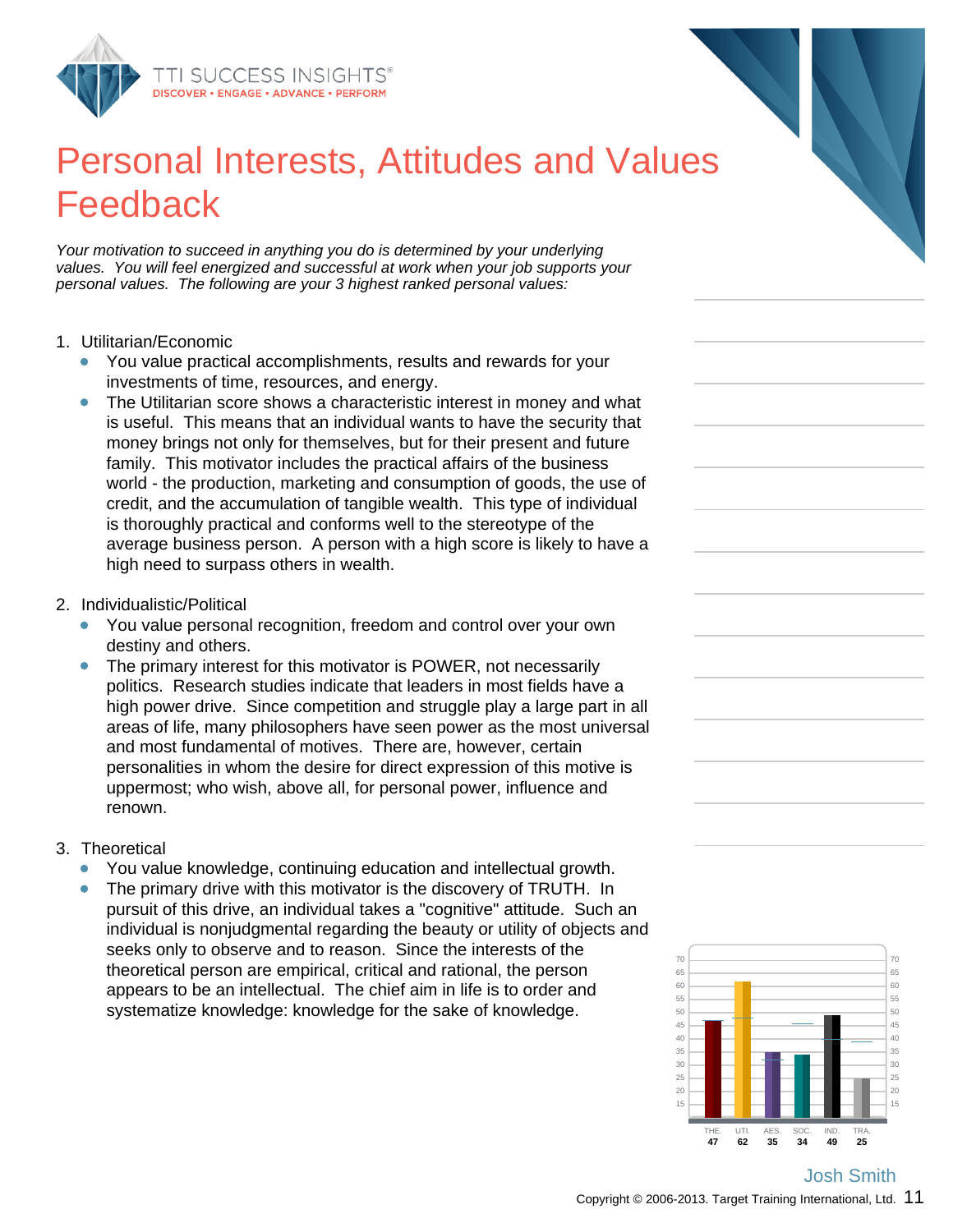

# Behavioral Feedback

Your observable behavior and related emotions contribute to your success on the job. When matched to the job, they play a large role in enhancing your performance. The following are your 3 highest ranked behavioral traits:

- 1. Urgency
	- You are decisive and quick to respond. You are able to make on-the-spot decisions with good judgment and meet deadlines on time.
- 2. Competitiveness
	- Consistent winning is critical. You are tenacious, bold, assertive and have a "will to win" in highly competitive situations.
- 3. Versatility
	- You are multi-talented and easily adapt to changes with a high level of  $\bullet$ optimism and a "can do" orientation.

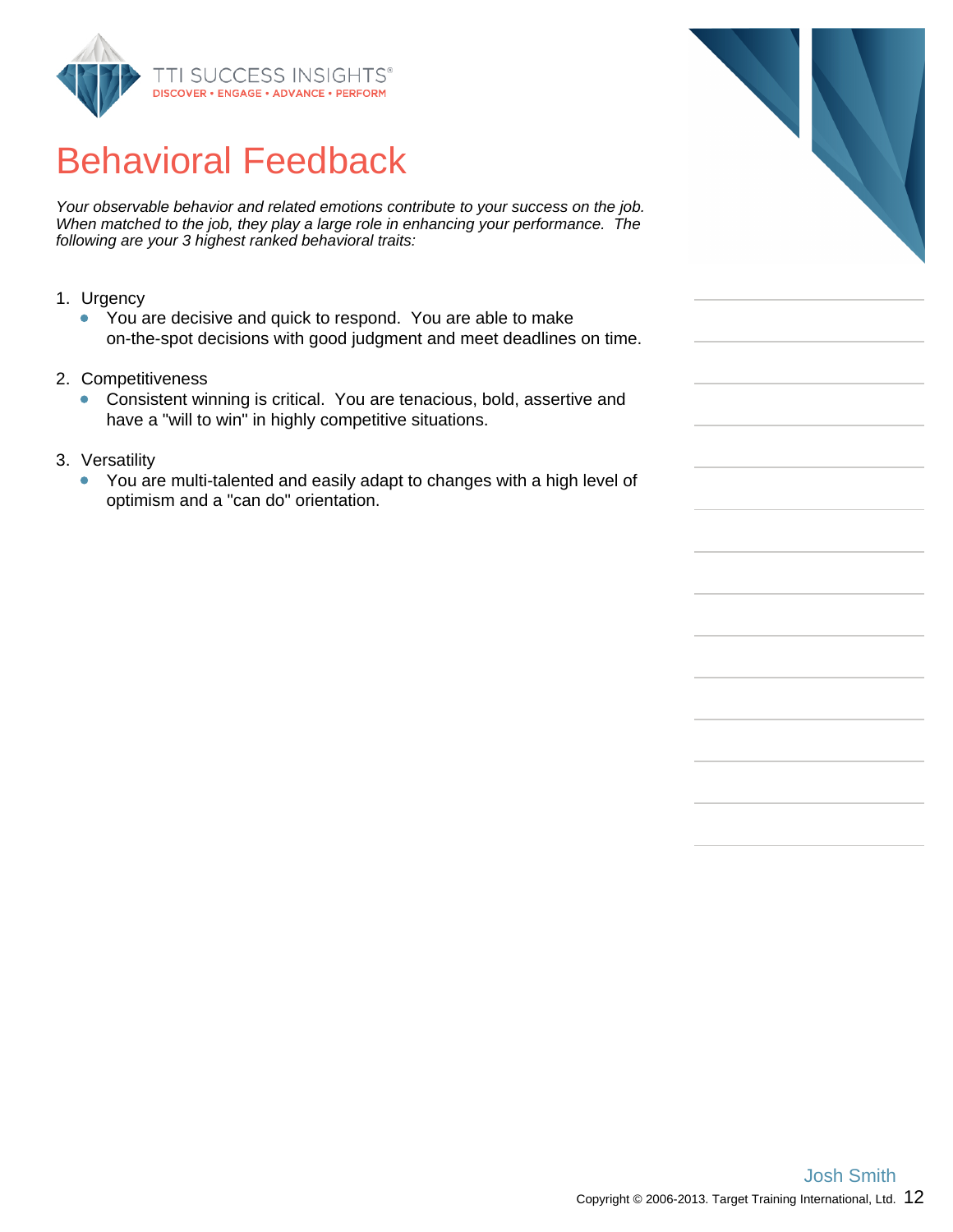

### Behavioral Feedback

Josh is often frustrated when working with others who do not share the same sense of urgency. He is forward-looking, aggressive and competitive. His vision for results is one of his positive strengths. He embraces visions not always seen by others. Josh's creative mind allows him to see the "big picture." He seeks his own solutions to problems. In this way, his independent nature comes into play. Many people see him as a self-starter dedicated to achieving results. He prefers an environment with variety and change. He is at his best when many projects are underway at once. He enjoys authority, independence and the freedom that goes with his aggressive approach to problem solving. He exudes self-confidence and exemplifies an individual who is not afraid to state his case or present new and creative ideas.

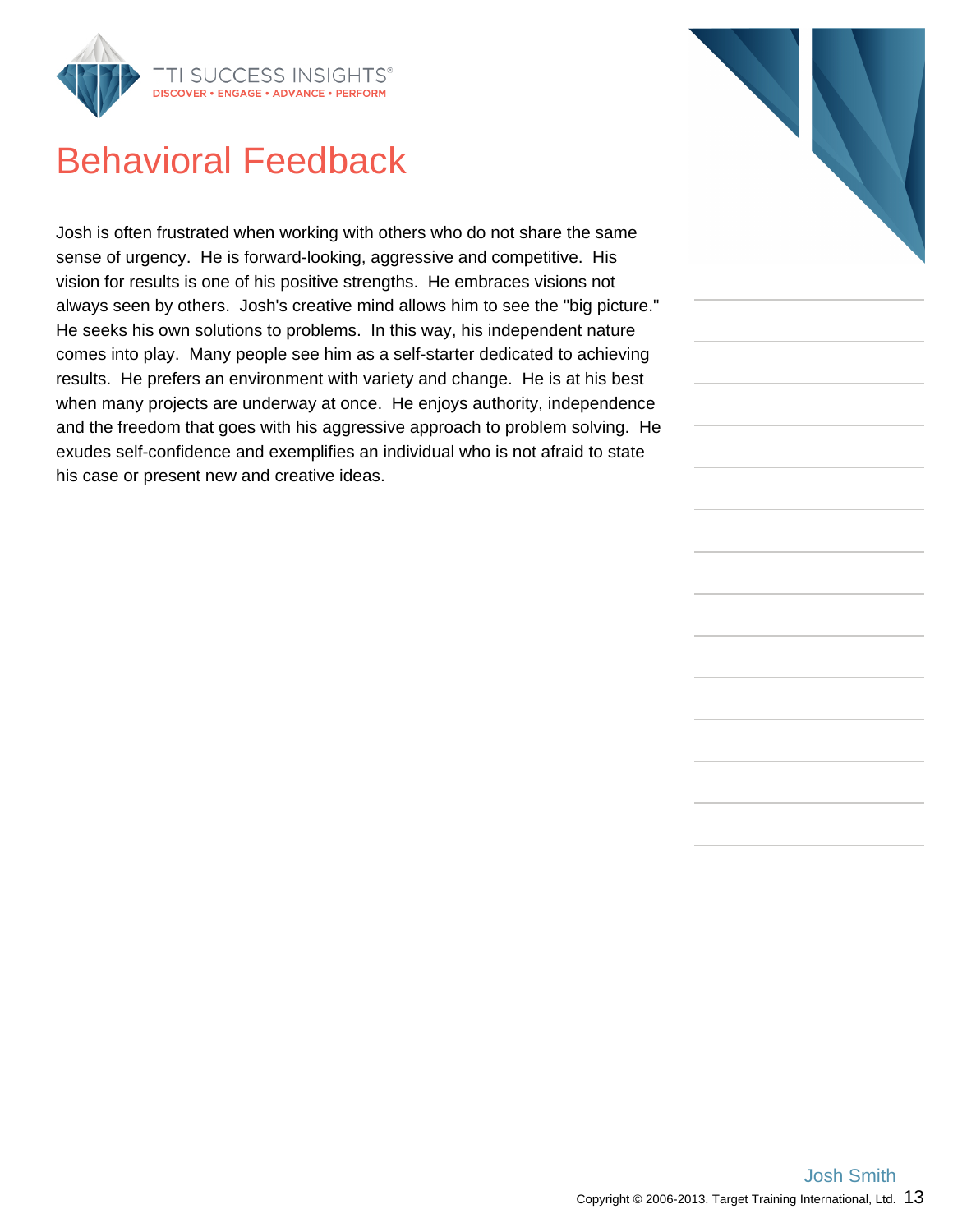

### Dimensional Balance For Consulting and Coaching



- Overvaluation
- O Neutral valuation
- Undervaluation





**Rev: 0.94-0.90**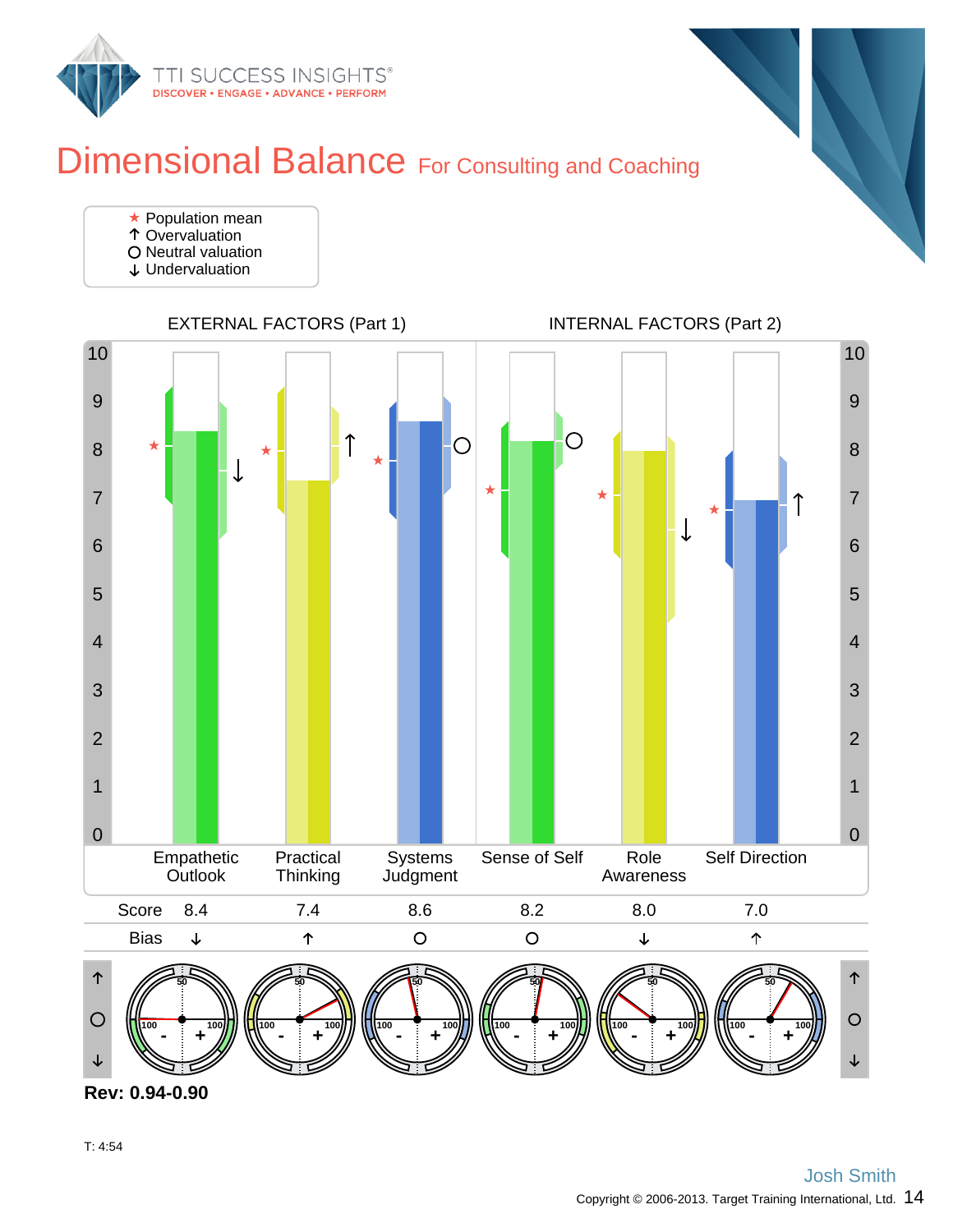

## Category Breakdown For Consulting and Coaching

#### **Accountability for Others**

#### **Conceptual Thinking**

#### **Conflict Management**

- Correcting Others
- Problem Solving
- Sensitivity to Others

#### **Continuous Learning**

- Self Improvement
- **Personal Drive**

#### **Customer Focus**

- Evaluating What is Said
- **Empathetic Outlook**
- **Freedom from Prejudices**

#### **Decision Making**

- Conceptual Thinking
- Theoretical Problem Solving
- Role Confidence
- Balanced Decision Making

#### **Developing Others**

#### **Diplomacy and Tact**

- **Empathetic Outlook**
- Balanced Decision Making
- **Freedom from Prejudices**

#### **Empathetic Outlook**

#### **Flexibility**

- **Surrendering Control**
- Integrative Ability
- Understanding Motivational Needs

#### **Goal Achievement**

- Results Orientation
- Realistic Personal Goal Setting
- Project and Goal Focus
- **Persistence**

#### **Influencing Others**

- Conveying Role Value
- **Gaining Commitment**
- Understanding Motivational Needs

#### **Interpersonal Skills**

- Evaluating Others
- Personal Relationships
- Persuading Others

#### **Leading Others**

#### **Personal Accountability**

#### **Objective Listening**

**Evaluating What is Said** 

#### **Planning and Organization**

- Long Range Planning
- Concrete Organization
- Proactive Thinking

#### **Problem Solving**

#### **Resiliency**

- Persistence
- Handling Rejection
- $\bullet$  Initiative

#### **Results Orientation**

#### **Self Management**

#### **Self-Starting Ability**

**•** Initiative

#### **Teamwork**

- Surrendering Control
- Relating to Others
- Sense of Belonging
- Sensitivity to Others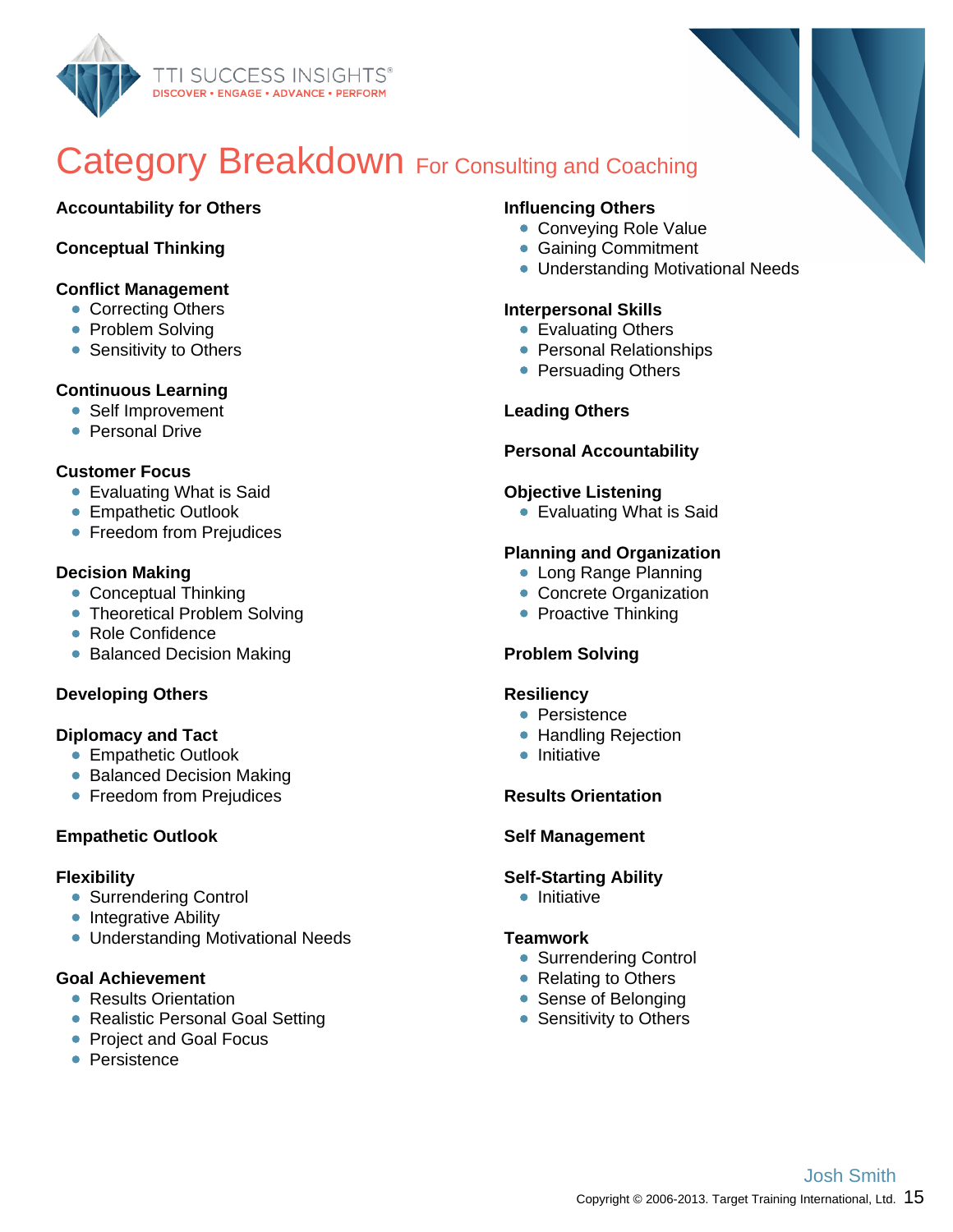

## Core Skills List For Consulting and Coaching

|     |     | <b>Score Mean Description</b>            |     |     | <b>Score Mean Description</b> |
|-----|-----|------------------------------------------|-----|-----|-------------------------------|
| 9.1 | 7.0 | <b>Handling Stress</b>                   | 7.7 | 7.2 | Persistence                   |
| 9.0 | 7.6 | <b>Concrete Organization</b>             | 7.7 | 7.6 | Status and F                  |
| 8.9 | 8.3 | <b>Theoretical Problem Solving</b>       | 7.6 | 6.7 | Self Assessi                  |
| 8.9 | 7.8 | <b>Monitoring Others</b>                 | 7.6 | 7.7 | <b>Evaluating C</b>           |
| 8.8 | 7.8 | <b>Persuading Others</b>                 | 7.5 | 7.1 | Personal Dri                  |
| 8.7 | 7.3 | <b>Conceptual Thinking</b>               | 7.5 | 7.4 | Developing                    |
| 8.7 | 7.0 | <b>Intuitive Decision Making</b>         | 7.5 | 7.3 | Project Sche                  |
| 8.7 | 7.3 | <b>Results Orientation</b>               | 7.5 | 7.6 | <b>Using Comn</b>             |
| 8.6 | 8.0 | <b>Following Directions</b>              | 7.5 | 7.4 | Enjoyment c                   |
| 8.6 | 7.4 | <b>Handling Rejection</b>                | 7.5 | 7.4 | Self Manage                   |
| 8.6 | 8.0 | <b>Respect for Policies</b>              | 7.4 | 7.0 | Balanced De                   |
| 8.6 | 7.8 | <b>Systems Judgment</b>                  | 7.4 | 7.9 | <b>Conveying F</b>            |
| 8.4 | 8.1 | <b>Empathetic Outlook</b>                | 7.4 | 8.0 | <b>Practical Thi</b>          |
| 8.3 | 7.9 | <b>Leading Others</b>                    | 7.3 | 7.1 | Role Confid                   |
| 8.3 | 7.8 | <b>Relating to Others</b>                | 7.2 | 7.4 | Self Confide                  |
| 8.2 | 7.4 | <b>Project and Goal Focus</b>            | 7.2 | 7.7 | Sense of Be                   |
| 8.2 | 8.1 | <b>Understanding Motivational Needs</b>  | 7.2 | 8.0 | <b>Material Pos</b>           |
| 8.2 | 7.6 | <b>Integrative Ability</b>               | 7.0 | 7.3 | Consistency                   |
| 8.2 | 7.3 | Sense of Self                            | 7.0 | 7.5 | <b>Quality Orie</b>           |
| 8.2 | 8.1 | Self Improvement                         | 7.0 | 7.3 | Job Ethic                     |
| 8.1 | 7.5 | Problem Solving                          | 7.0 | 6.9 | Initiative                    |
| 8.0 | 7.7 | <b>Realistic Expectations</b>            | 7.0 | 6.9 | <b>Self Directio</b>          |
| 8.0 | 7.6 | <b>Realistic Personal Goal Setting</b>   | 6.8 | 7.5 | Accountabili                  |
| 8.0 | 7.9 | <b>Correcting Others</b>                 | 6.8 | 7.1 | <b>Gaining Cor</b>            |
| 8.0 | 8.2 | <b>Realistic Goal Setting for Others</b> | 6.8 | 7.3 | Sense of Mi                   |
| 8.0 | 7.6 | Long Range Planning                      |     |     |                               |
| 8.0 | 7.7 | <b>Evaluating What is Said</b>           |     |     |                               |
| 8.0 | 7.1 | <b>Role Awareness</b>                    |     |     |                               |
| 7.9 | 7.2 | <b>Personal Accountability</b>           |     |     |                               |
| 7.9 | 7.9 | <b>Attitude Toward Others</b>            |     |     |                               |
| 7.9 | 7.8 | Freedom from Prejudices                  |     |     |                               |
| 7.9 | 6.9 | <b>Meeting Standards</b>                 |     |     |                               |
| 7.9 | 7.9 | <b>Emotional Control</b>                 |     |     |                               |
| 7.9 | 7.1 | <b>Internal Self Control</b>             |     |     |                               |
| 7.9 | 7.9 | Sensitivity to Others                    |     |     |                               |
| 7.9 | 8.1 | <b>Personal Relationships</b>            |     |     |                               |
| 7.9 | 7.2 | <b>Taking Responsibility</b>             |     |     |                               |
| 7.8 | 8.0 | <b>Attention to Detail</b>               |     |     |                               |
| 7.8 | 7.3 | <b>Surrendering Control</b>              |     |     |                               |
| 7.7 | 7.9 | <b>Proactive Thinking</b>                |     |     |                               |
| 7.7 | 7.5 | Sense of Timing                          |     |     |                               |

|     |             | <b>Score Mean Description</b>      |
|-----|-------------|------------------------------------|
|     | $7.7$ $7.2$ | Persistence                        |
| 7.7 | 7.6         | <b>Status and Recognition</b>      |
| 7.6 | 6.7         | <b>Self Assessment</b>             |
| 7.6 | 7.7         | <b>Evaluating Others</b>           |
| 7.5 | 7.1         | <b>Personal Drive</b>              |
|     | $7.5$ $7.4$ | <b>Developing Others</b>           |
| 7.5 | 7.3         | <b>Project Scheduling</b>          |
| 7.5 | 7.6         | <b>Using Common Sense</b>          |
| 7.5 | 7.4         | Enjoyment of the Job               |
|     | $7.5$ $7.4$ | Self Management                    |
| 7.4 | 7.0         | <b>Balanced Decision Making</b>    |
| 7.4 | 7.9         | <b>Conveying Role Value</b>        |
| 7.4 | 8.0         | <b>Practical Thinking</b>          |
| 7.3 | 7.1         | <b>Role Confidence</b>             |
| 7.2 | 7.4         | Self Confidence                    |
|     | $7.2$ $7.7$ | Sense of Belonging                 |
| 7.2 | 8.0         | <b>Material Possessions</b>        |
| 7.0 | 7.3         | <b>Consistency and Reliability</b> |
| 7.0 | 7.5         | <b>Quality Orientation</b>         |
| 7.0 | 7.3         | <b>Job Ethic</b>                   |
| 7.0 | 6.9         | Initiative                         |
| 7.0 | 6.9         | <b>Self Direction</b>              |
| 6.8 | 7.5         | <b>Accountability for Others</b>   |
| 6.8 | 7.1         | <b>Gaining Commitment</b>          |
| 6.8 | 7.3         | Sense of Mission                   |
|     |             |                                    |